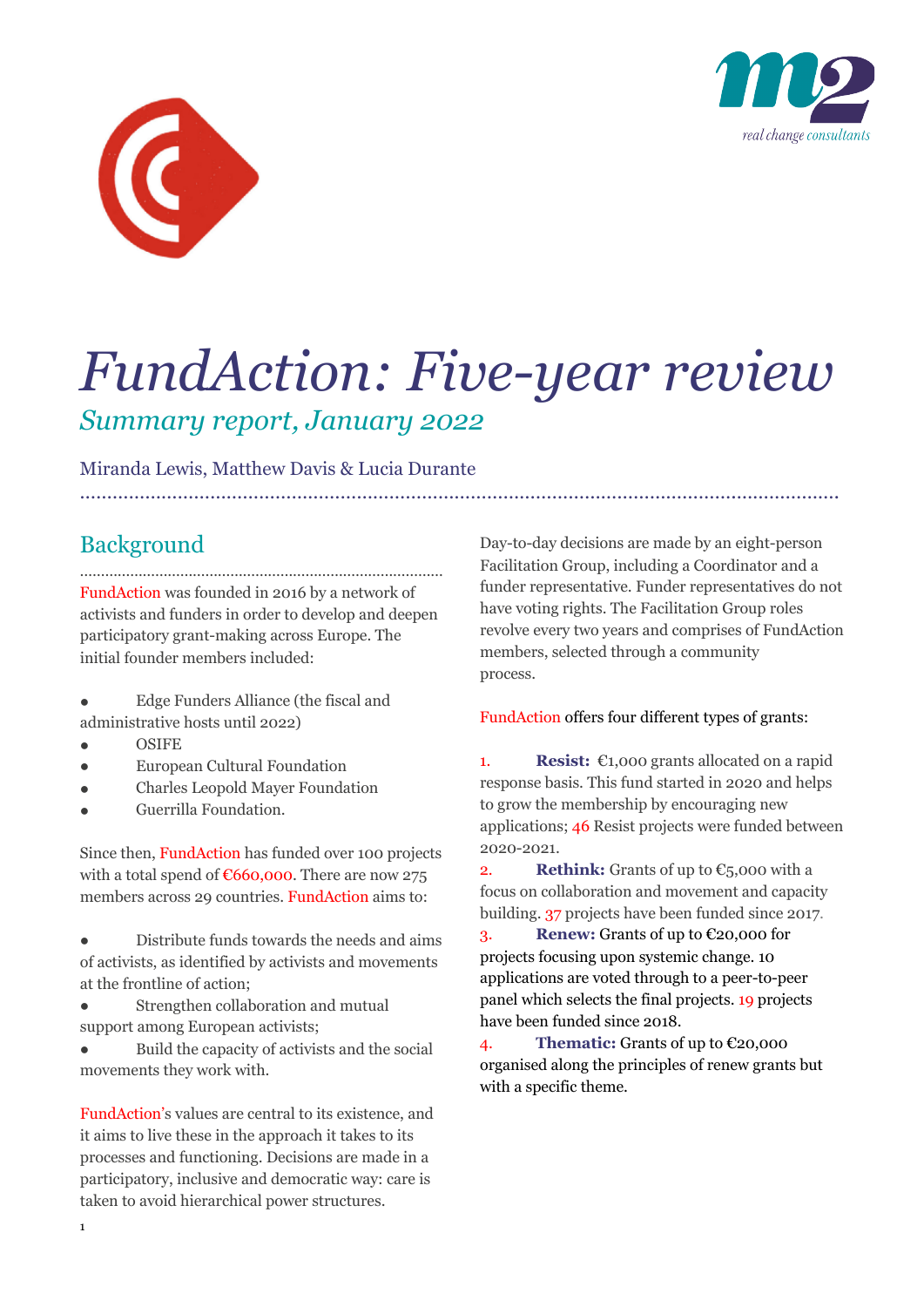# Five-year review

…………………………………………………………………………… m2 was commissioned to undertake a review of the first five years of FundAction's activity and to reflect upon the next five years. The key learning questions were:

1. Assess the validity of the initial mission, vision and values;

2. Assess the priorities of the FundAction community in terms of learning and developing the organisation over the next five years;

3. Evaluate the impact of grants and the participatory grant-making process.

This report summarises the findings of the review. It sets out the learning concerning:

- The key successes of the past five years;
- The difference **FundAction** is making;
- Challenges and tensions;
- Reflections for the future.

This summary sits alongside three other outputs:

- The full dataset;
- The PowerPoint presentation made to the FundAction Assembly;
- Three case stories.

# Methodology

…………………………………………………………………………… Following an initial desk research review, m2 designed a three-pronged approach to the review:

# *1. Qualitative and quantitative research*

• Interviews (over Zoom) with 26 interviewees. These included grantees, current and past members of the Facilitation Group, donors, and two less engaged members of the FundAction community.

• Three focus groups (14 people in total), two with successful grant applicants, and one with unsuccessful grant applicants.

• An online survey to all members - 30 were completed.

All interviews were transcribed, coded and analysed by theme. Individual quotations have been anonymised. The list of interviewees is attached as an Appendix.

#### *2. Case stories*

Three case stories examining FundAction's relationship with - and impact upon - specific grantees in more detail. These involved interviews with key stakeholders and a document review.

#### *3. Iterative input from FundAction*

It was important to have as wide an engagement as possible with the FundAction community, who were grappling with the issues arising from the review in real time.

m2 met the FundAction Coordinator on a fortnightly basis throughout the review to update on emerging findings and to discuss process and progress.

The FundAction Facilitation Group invited interested members to participate in an Advisory Group for the review; the Advisory Group commented upon the methodology and findings throughout the review.

m2 presented and discussed emerging findings to:

• An Advisory Group workshop on 19 July 2021

• The Facilitation group on 1 October 2021

The Facilitation and Advisory Groups on 4 November 2021

• The FundAction Assembly on 18 November 2021.

The discussions in these fora have been incorporated into the final reporting.

# **Limitations to the data**

The key challenge in the methodology was to engage with members of the community who have been less involved in FundAction's work, and to move beyond the known voices within the organisation. This has partially been addressed by speaking to two FundAction members who have felt less engaged.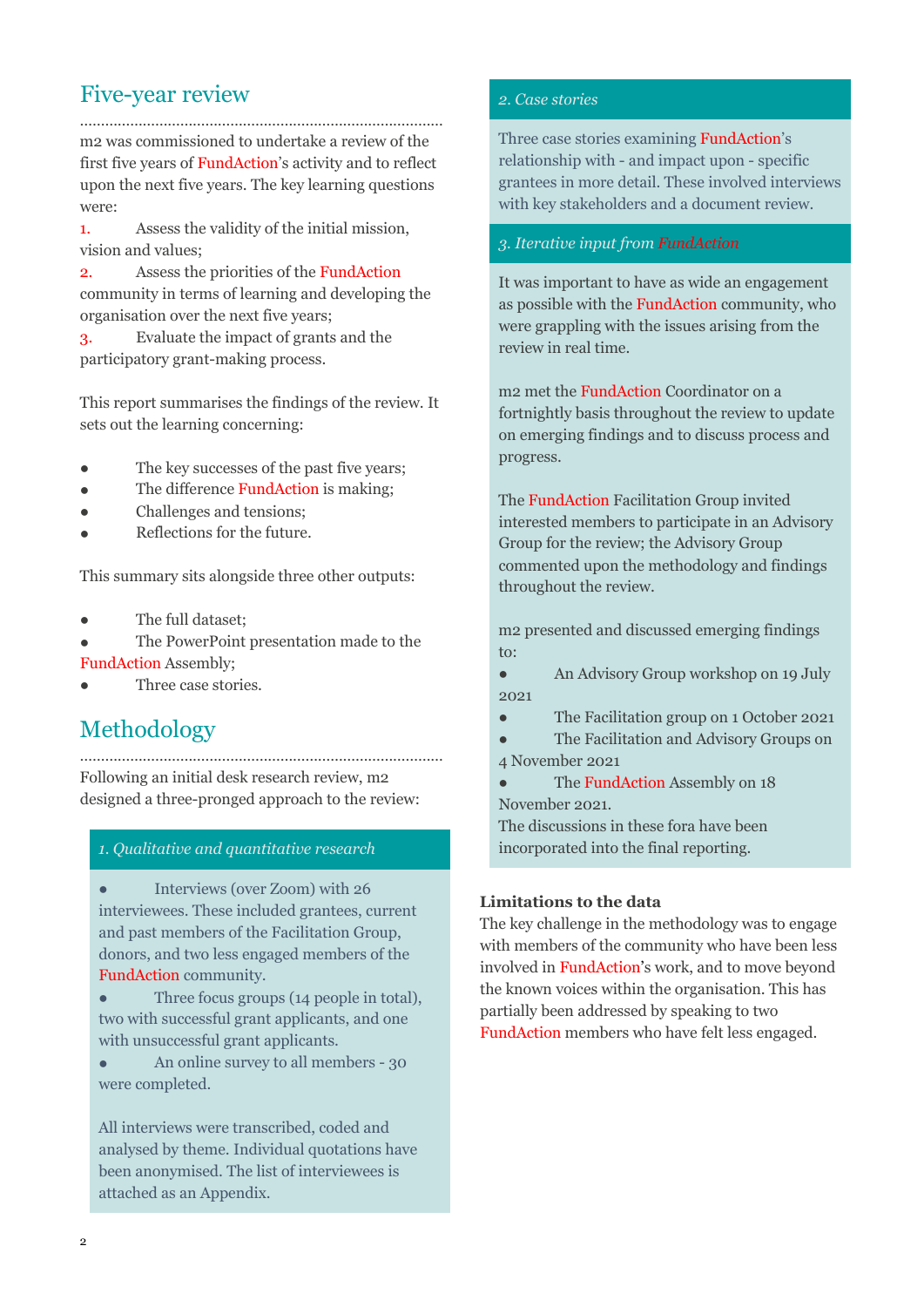# Looking back: 10 key successes

…………………………………………………………………………… The review identified 10 key areas of success for FundAction over the past five years:

# **1. Continued existence**

FundAction was set up as an experiment in participatory grant-making and movement building; the very fact of its continued existence is seen to be proof of both concept and approach. Having built a network, developed a membership, and set up processes that enable effective participatory grantmaking are all seen to be significant achievements:

*'The main achievement is keeping the network going; the whole structure; and increasing the number of members and grant rounds.'* 

Within the current challenging external context including the growth of nationalism, Covid-19 and 'Brexit', FundAction is seen to have even greater relevance and to be answering an even greater need:

*'The shrinking civic space in all European countries – FundAction has been holding that space very well and it would be a big loss if they stopped existing. The pandemic has demonstrated how important FundAction is in the way it does things.'* 

# **2. Living the values**

FundAction is seen to put its values into lived action through its processes. This commitment to democracy in action is widely admired - though understood to be challenging:

*'The values all felt very important - they were not just a bunch of words that were repeated; they were lived. It makes it very slow, but everyone appreciates that the values are being lived through the process.'*

FundAction's commitment to the value of transparency has meant that the struggles to put democratic principles into action have been shared with the membership; this open acknowledgement of imperfection is appreciated by stakeholders who see FundAction as being '*as good as it gets'* in terms of the democratisation of grant-giving:

# *'FundAction at least tries to be democratic - the different processes, the grants, the participation, the Facilitation Group.'*

This focus upon continual learning and ensuring there is space and time for reflection has necessitated an openness of approach and thinking; in turn this has created opportunities for learning within the membership:

*'The most important thing that FundAction has done is providing a space and time for a community of activists to learn from each other.'* 



**3. Wide buy-in to vision and mission** FundAction's mission and vision has galvanized support from members and stakeholders who feel that they are a clear, confident and ambitious assertion of FundAction's aims. 25 out of the 26 survey respondents who answered the question agreed or strongly agreed with the statement: '*I understand and agree with FundAction*'*s mission and vision.'*

# *'I feel that if I look to the core of what FundAction is, the vision and the mission are clear.'*

Some felt that the scale of the vision means that there are many competing priorities; this, they said, could be addressed by re-articulating and re-focusing the vision for the next five years.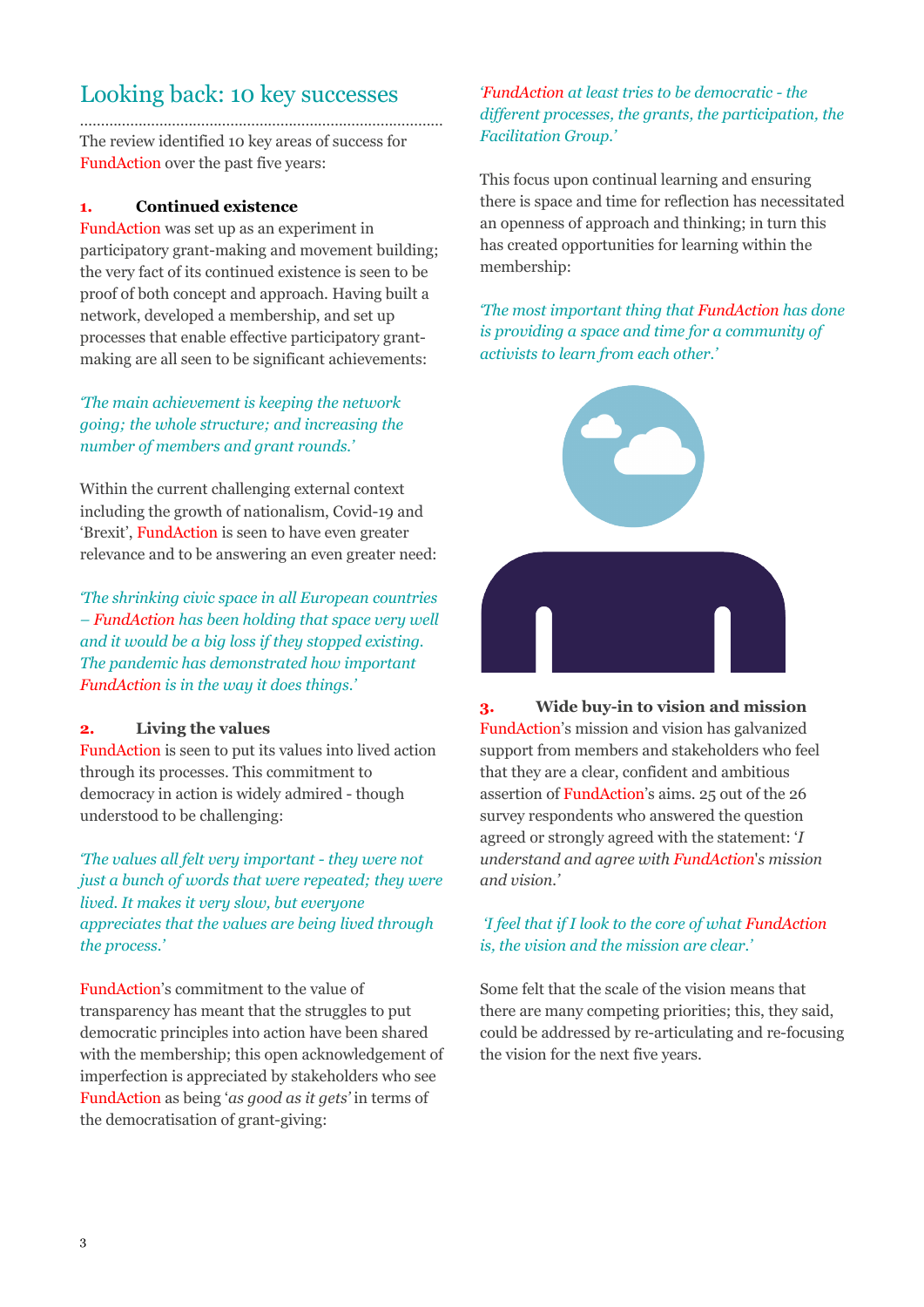# **4. Engaged and effective governance**

FundAction is seen to have set up fair governance systems, which minimise inherent power structures through the voting system and rotating membership.

Facilitation Group members are deeply engaged in FundAction's processes; it is a time-consuming role and one - it is acknowledged - that not everyone would have the capacity to perform:

# *'I see the engagement of the people in the Facilitation Group. Questioning themselves constantly. Asking for advice. For me they are serious. They are involved on a daily basis.'*

The systems around the Facilitation Group are effective with, for example, a smooth handover process to incomers to the Group. There are some significant challenges to working in this way (*set out below)*; but the Facilitation Group has done its best to work through and acknowledge these.



# **5. Effective application, grant-making and reporting processes**

FundAction has set up application and reporting processes that are largely viewed as proportionate, flexible and fair to members:

*'The lack of administrative burden is [appreciated]; with other grants it takes a huge [amount of] energy, time and capacity. It's great with FundAction that you don't have to do that.'*

Most stakeholders agree that the online platform - *Decidim* - works well for participating in grant making processes:

*'I really like the grant-making processes and the use of the platform. Being able to read the applications. That is amazing. You can interact. There are concrete tasks. You can read the proposals and comment on them. You can start a conversation on a particular topic.'*

The peer-to-peer panels are an important aspect of the participatory process. Interviewees valued the fact that the panels offer an opportunity to meet and learn from one another:

*'It is a good opportunity that members meet each other. Sometimes it is people who never know of each other. That is always a plus. Whenever I have been on such a panel that is the main benefit; that I meet people that are members. This is a chance to learn what they do.'*

The Annual Assembly is greatly valued for the depth of its discussions and the opportunity to meet other members:

*'Another major success is managing the Annual Assembly so well - they have always been very good.'* 

# **6. Building trust**

Members feel there is trust and engagement amongst the membership, with space for different viewpoints to be aired:

# *'There is a sense of trust amongst members. My voice was definitely heard. I felt very comfortable […] All voices were heard and that I like.'*

This is particularly the case for people who have been engaged at a deeper level, whether through the peerto-peer panels, the Facilitation Group or the different working groups. The more engagement there is, the more people feel that they benefit:

*'I feel I am part of a community which for sure is smaller than the number we have on the website, but I met a lot of people that… I can count on... they care about you.'*

# **7. Fundraising**

FundAction is seen to have made positive progress with fundraising, in particular accessing a new pool of individual donors: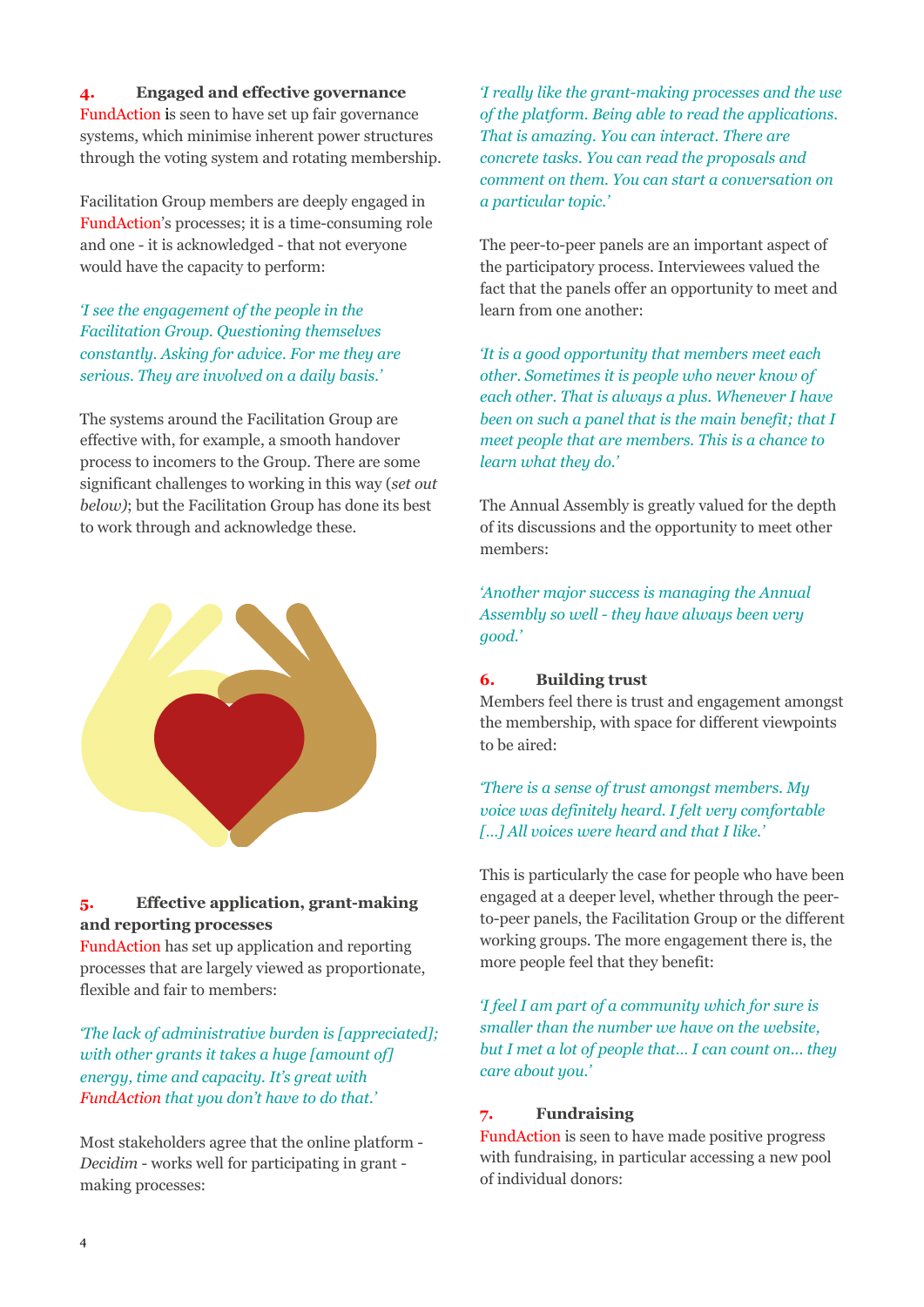*'They now have more individual donors; they know their way better around the funders' landscape and that is necessary as the original donors will not be funding them forever. FundAction is doing very well in engaging other foundations [and] large individual donors.'*

FundAction is also perceived to take its values around non-hierarchy into its positive relationships with funders:

*'As a donor it is going really well. […] they are managing this with the donors. It does not feel like they are trying to please me. It feels on the same level which is nice.'* 

# **8. Reach**

By using participatory processes - and actively encouraging applications and membership from activists - FundAction has been able to reach grantees and projects that are less likely to get funding from traditional donors. This includes volunteer-led organisations and those working on politically challenging issues:

*'FundAction engages with movements across Europe, it works on systemic alternatives, funding those activists that don't usually get funding.'* 

FundAction is helping communities and movements across Europe to build networks and bridges; in turn this brings more activists into the membership through the invitation system:

*'At the European level, I don't think there is another example of a fund that has so much [of a] collective assessment of where the money should go.'*

# **9. Influence**

FundAction is increasingly perceived to be influencing thinking in the wider participatory grantmaking space. In particular, there is interest in the thinking being done about how to translate values into process:

*'FundAction is breaking new ground. Nowadays there is a trend towards participatory grantmaking and there is a wave that is currently on a rise, and FundAction has played a role in that. From this aspect it has fulfilled its initial goals.'*



The response to the Covid-19 pandemic was seen to be '*outstanding'*; in particular, the speed at which FundAction was able to mobilise and distribute funding:

*'They mobilised very quickly around Covid - a lot quicker than traditional grant- makers […] Their agility showed up how un-agile traditional grantmaking is.'* 

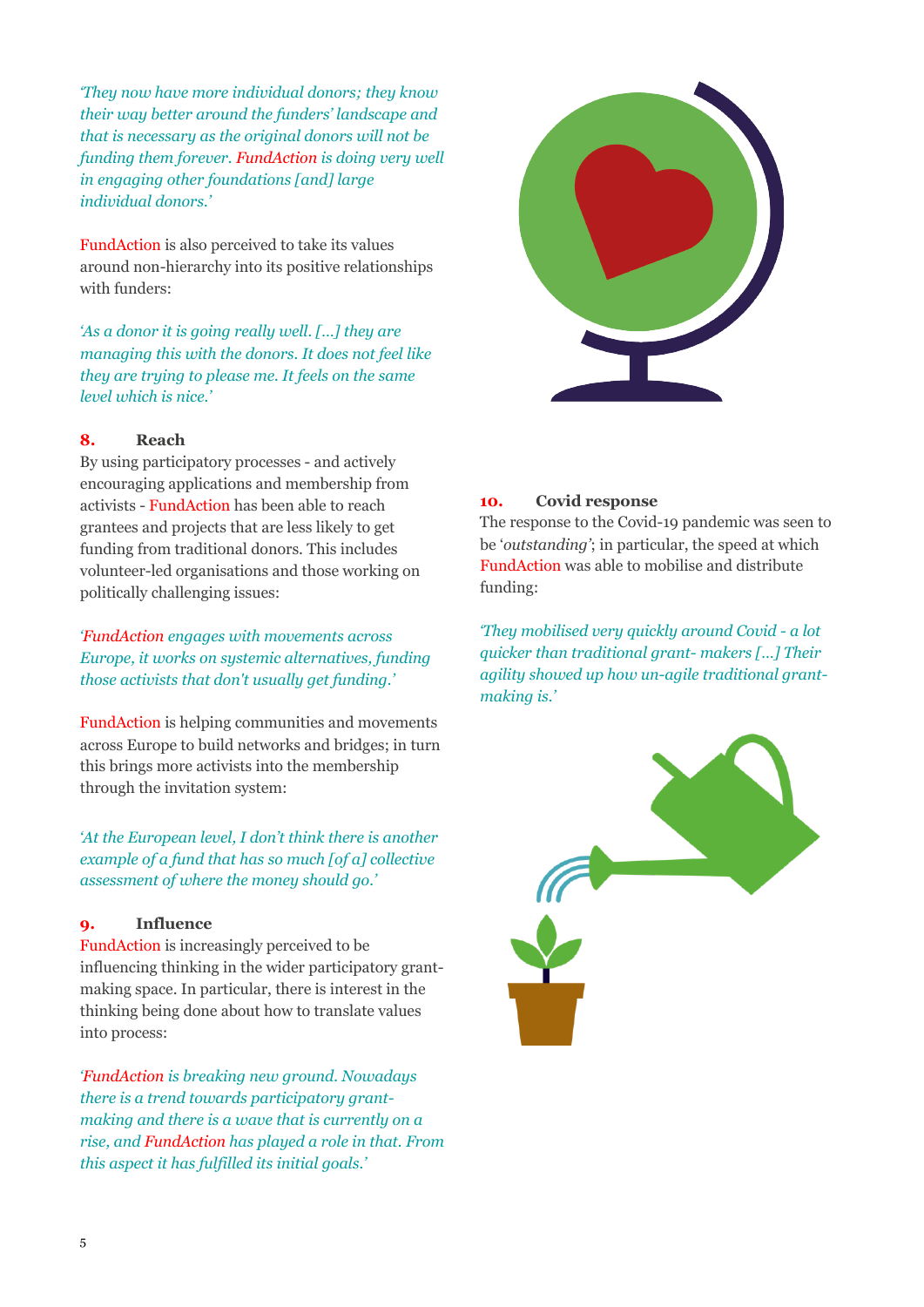# The difference this makes

…………………………………………………………………………… FundAction's impact can be looked at in relation to individual organisations and activists; the membership and community; and the wider funding ecosystem.

# 1. **Impact upon organisations and activists**

By channeling funding to smaller, grassroots organisations, FundAction is reaching communities that would not necessarily be able to access grantfunding:

*'FundAction is very different [to other funders]. I am involved in movements that are in struggle; we are facing eviction and defending people that are occupying and being threatened with eviction. We are in an active struggle, and it is very difficult to have access to funds because we are contesting the system.'*

The flexibility and transparency of the process mean that grant applicants feel that there is greater transparency in how they present their financial needs; this can be done in a way that is not dictated by funder requirements. There is also appreciation of the way in which FundAction enables re-funding of the same project, unlike many other funders:

*'You can come up with your own needs, you don't have to frame everything according to the words of a funder. It's also understood that needs remain the same, you can come back with a proposal.'*

For the organisations receiving grants, the fact that they have been endorsed by their peers makes the funding feel more valuable; there is a community of activists behind them. For those that have not received grants, the process of engagement can itself be supportive:

*'Even if you don't get selected it helps you draft ideas that will then be elaborated [upon] for a future [application].'* 

# 2. **Membership and community**

Whilst there is consensus that more could be done to build a stronger network and community amongst FundAction's membership, there is also agreement that important work is being done to encourage connectivity and community building.

Interviewees pointed to specific examples of where FundAction has enabled the development of networks between members:

*'This has created [networks], for example a project that connected several movements in countries in Eastern Europe. Also, a housing network was created that connected housing activists which exchanged different experiences and even created a legal platform.'* 

The grant-making processes are increasingly designed to encourage collaboration between members; the rotating membership of the panels and Facilitation Group means that, at an individual level, as previously recorded, members are encouraged to get to know one another:

# *'Being in this community gives me hope […]; we have a common threat that connects us. […] Because the processes are transparent, they empower me.'*

The impact upon community building is largely understood to be a side-effect of FundAction's approach rather than a deliberate strategy and there is debate over the extent to which this should be shifted further:

*'The way collaborations are happening is through grant-making. I may apply for a project and when other members read about it, they may decide they want to join; that is what builds collaboration and partnerships between members.'* 

# 3. **The funding system**

FundAction is influencing the thinking and approach of other funders. For many interviewees, this was the most significant impact to date:

*'To those who know, FundAction is the go-to example of how to do funding differently and democratically towards systemic alternatives. This is an incredible achievement because most of the time funders think what FundAction does is impossible. FundAction can demonstrate that they have been doing [this] for years.'*

FundAction is seen to be bringing the debate about participatory grant-making to more traditional foundations who have not yet embraced this approach: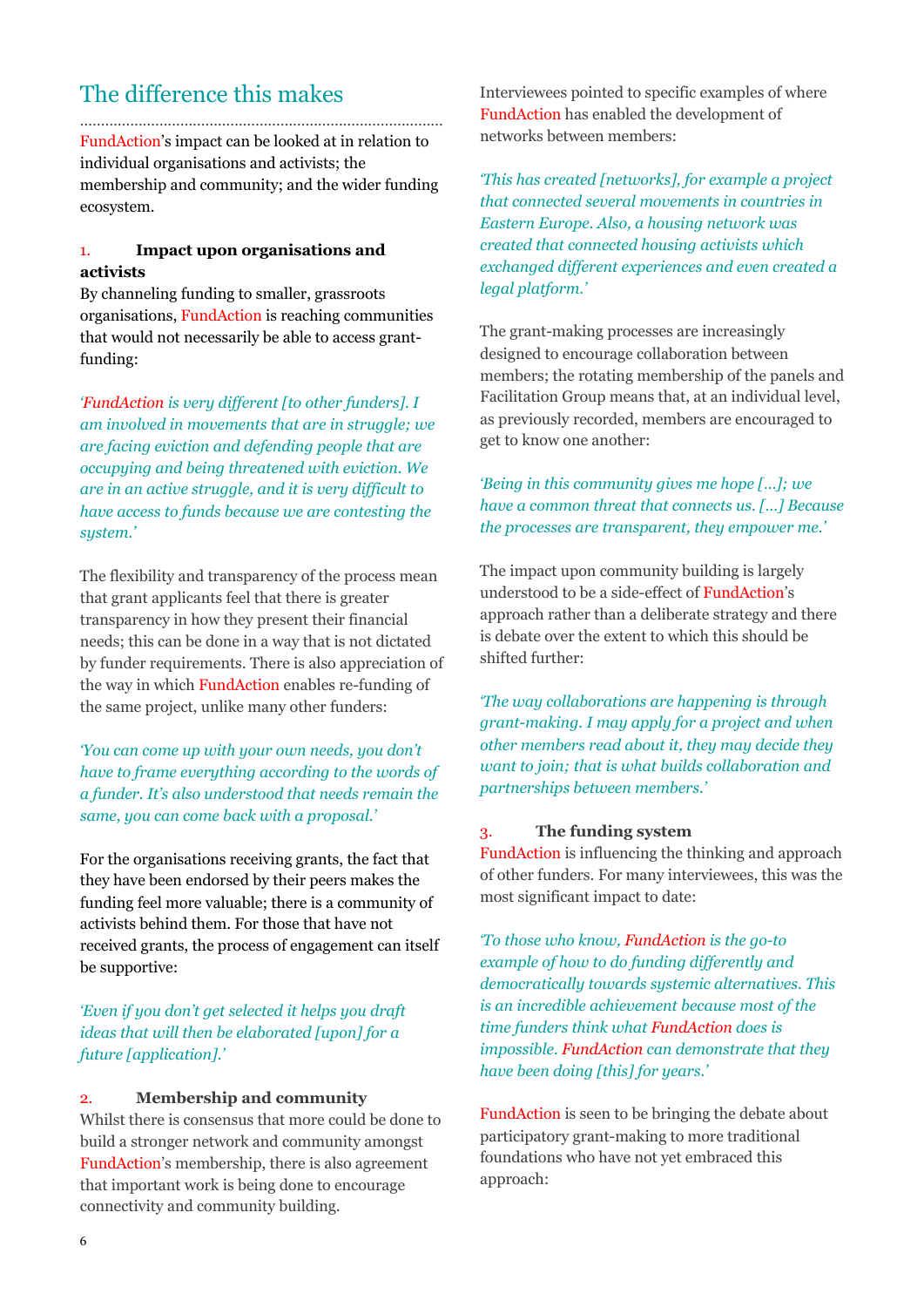*'FundAction is having an impact upon the conversations about power and different relationships between grantees and foundations. Foundations are not radically changing but the debate is more present than five years ago. Foundations are stopping to consider more how they are spending their budgets.'* 

There is also acknowledgement that there is more to be done in this space, and a desire for FundAction to use its influence more effectively to take these debates further:

*'The missed impact is that these groups of people who know about FundAction are still too small compared to the overall funding sector.'*

If FundAction wishes to take up this influencing role further, it needs to have greater external visibility and a clear strategy about the extent to which this is part of its role and remit:

*'It is not having enough impact and that is because nobody wants to focus on that […] FundAction should be attending events, writing, speaking at things, saying over and over again – this is us and this is what we do, and this is why it is better.'*



There was also debate about the extent to which FundAction engages with wider systems change efforts. For many, being able to support organisations working at a systemic level should be a vital element of FundAction's mission – this is a role that can be challenging for larger funders to play, and FundAction therefore has an important niche to fill:

*'FundAction needs to focus on systemic change from an activist point of view – that is their niche…an organisation by activists and for activists. If large philanthropic organisations try to get into that space, it is unhealthy and a bit weird. FundAction have a legitimacy to be in that space. They can provide support and do things in a way that other organisations can't.'* 

Part of the way forward with this is establishing a common understanding and language around systems change which does not currently exist within FundAction:

*'Systemic change: we need to do more on this. There has been a working group but it's standing still. We need to be clearer on what we want to do. For me as an activist it's fantastic that FundAction is about systemic change. […] If we had a stronger sense of having a common political objective we could see where FundAction is supporting all of us and where it fits.'*

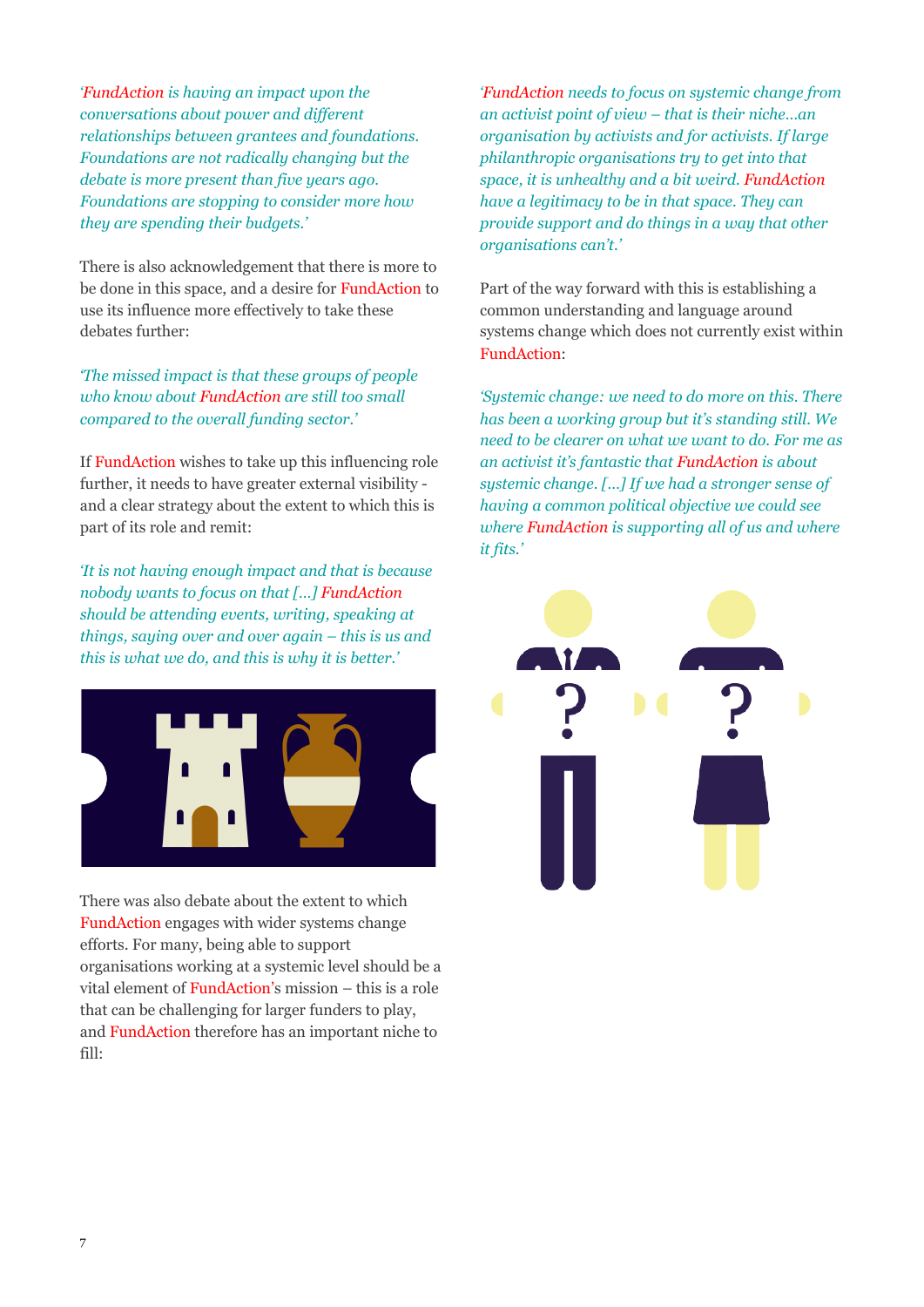# Looking back: 10 key challenges and tensions

# 1. **Membership**

…………………………………………………………………...………

FundAction has grown its membership through a closed system, in which existing members pass on invitations to others. This has meant the membership reaches smaller organisations and activists who might be off the radar for larger funders. It also means that the level of grant applications and membership support does not outstrip FundAction's capacity to respond:

*'There is a limit on the number of invitations to increase the membership which is understandable as there would not be the capacity to manage a very large community. The invitation [approach] ensures that those that join are not just doing it for the funding and that they are aligned with FundAction values and being part of the community […] It works in terms of managing membership capacity, but I also find it a bit restrictive.'*

Despite the relatively small membership, a substantial percentage do not engage fully with FundAction's processes. This somewhat calls into the extent to which FundAction's democratic principles can be said to be met when many members do not fully engage with the participatory processes:

*'It is always more or less the same names commenting on proposals or commenting on debates. It takes a lot to be interested in participatory funding if you are not running the projects.'*

There are clear reasons for this, namely lack of time and capacity for activist-led organisations to participate in lengthy processes. The fact that English is the medium also creates barriers:

*'I feel very few members do contribute to the comments and votes. It is quite hard to be a member only through the internet when you are overloaded with your day-to-day work. You get an email from FundAction and you have to comment on a project in other countries.'*

Covid has further exacerbated these challenges, with the lack of face-to-face meetings and organisations going into survival mode making it harder for many people to engage:

*'The pandemic meant that many things could not be done as there were emergencies that had to be dealt with. People don't have much room to invest into these processes.'* 

From the members' perspective, FundAction can feel confusing and opaque. It is not clear how it operates or what is expected of them. With no fixed induction process, new members do not necessarily feel they have the information they need to engage:

*'I have never invited anyone. I know a list of people I could invite. They are relevant and could benefit […] It is not always easy to explain what the fund is. […] Many times, they are like "it is interesting, but I don't know what it requires."'* 

Whilst the grant rounds and Annual Assembly drive greater levels of engagement, there is a lack of sustained involvement from the majority of members at other points of the year:

# *'I see engagement where there are grant rounds but don't see engagement when there are other participatory processes going on.'*

There are some inequalities between different types of members - particularly between those who were there at the beginning and those who have joined more recently:

*'Those who are there from the beginning understand how FundAction works and are able to explain to the people they invite. But for those who are new, it is a complex mechanism so they may be expanding the network without really explaining how everything functions.'* 

There are also limited opportunities for members to feed back about their experiences of FundAction, as opposed to getting involved in the voting processes.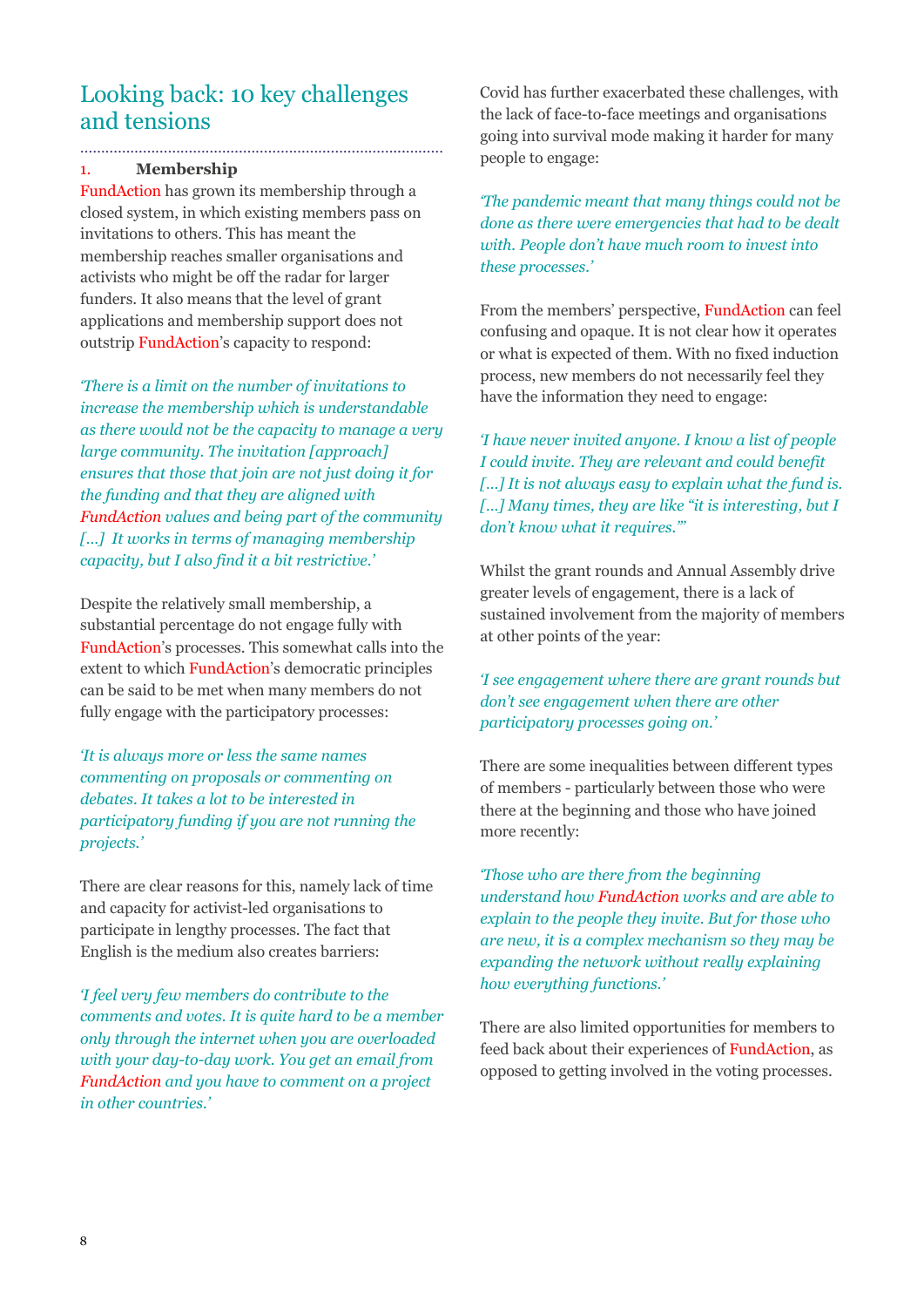# 2. **Communications**

There has been limited time and resource for communications, both internal and external. Whilst recent efforts to communicate - for example, the podcast - have been praised, overall, the communications from FundAction are seen to be quite dry and not very engaging. The website is not thought to explain the work well and - as outlined above - this is off-putting to potential and new members:

# *'It is one sided communication, not a dialogue.'*

Internal communications do not feel well coordinated to members, some of whom feel that they receive too much information, not all of which is relevant:

# *'There is a lot of internal communication: sometimes too much. I still get all the notes from the meetings which I don't read.'*

Externally, FundAction is not seen to communicate its successes effectively enough. In particular, it is not perceived to be sufficiently vocal about the difference it is making or about how others could learn from its processes:

*'FundAction is perceived as interesting but still people don't know much about it. I had a call with someone who wants to set up a participatory mechanism - they said they could not get much information about FundAction from the website. The website communication is not working so FundAction needs to find new ways.'* 

#### 3. **Community building**

There are unresolved views about the extent to which FundAction should be actively seeking to develop a community and network between the members, or whether focusing purely on grant-making should be the priority:

*'There was never any mechanism to do [community building]. It was always seen as a side-effect. We assume it will happen, but it does not happen automatically.'* 

For many members, the grants ought to be the priority, with any community building being a side benefit. This also recognises the reality that many people will join purely to access funding:

# *'I'm not sure that FundAction does need to be much more than grant-giving; participatory grant-giving is so important.'*

To some extent this is because members feel it is a difficult thing to do well, especially when working online with limited resources and with very busy people. The platform is not seen to work well as a community space:

# *'The online platform is supposed to support grassroots activism, but it is one of the tools that is furthest away from what grassroots activism is.'*

For the majority of interviewees, however, building a stronger community and enabling connections and networks to evolve should be a fundamental aspect of the approach and vision:

# *'For me the community is very important, and the challenge to build the community is very important.'*

There is acknowledgement that doing this requires significant time and investment; developing the community will not happen given the current resource constraints:

*'What is missing is doing more than grants - there is an immensely rich community and there could be so much more happening in that community. That takes resources but they have a community, and they could do so much more than [just] giving grants.'*

#### 4. **Voting system**

In many ways the voting system is seen to be a success; the processes are straightforward, and the platform works well in this respect. There was a concern however, cited by several interviewees, that there was inherent bias in the system. They felt that the same people tended to get involved in the voting process, and that this creates a situation in which people vote for the organisations and people they know well:

*'To me it it's like a popularity contest. It feels like I came at the bottom of the pile [because] the projects I put forward are outside the main group's focus and interests. I am not in that clique and do not feel great about it. I got a rejection from a traditional funder today and it felt similar.'*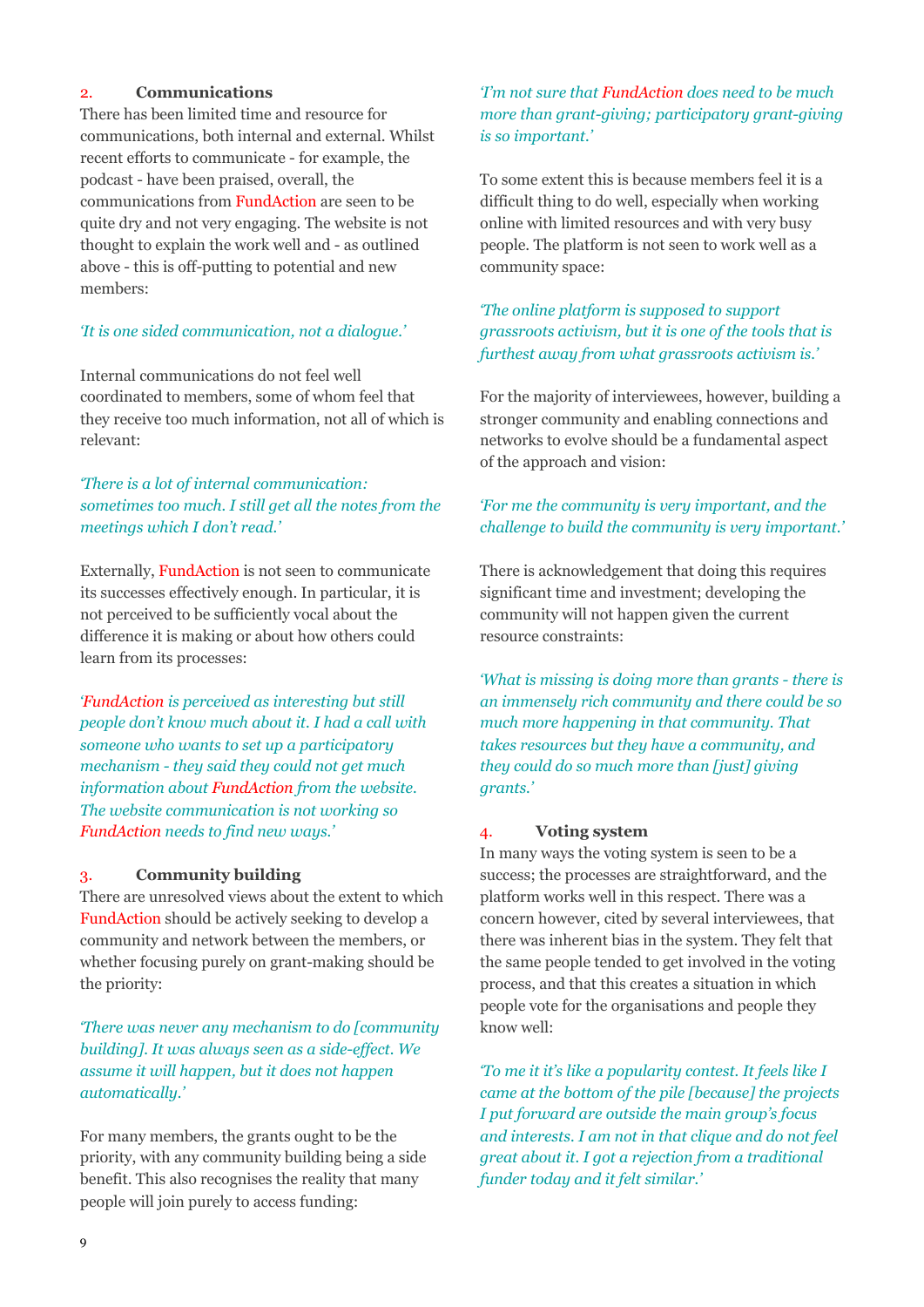This view was not only expressed by those who had not been successful in their funding bid; others also felt that the system was open to manipulation and would favour those who are better connected to the community:

# *'Some people are better connected than others. We vote for the people we know. There are exceptions but I think that is mostly the case.'*

# 5. **Governance**

FundAction's democratic approach is greatly valued by stakeholders who also appreciate the way in which the challenges of working in a non-hierarchical way are discussed.

The rotating membership of the Facilitation Group enables different people to get involved and this is welcomed. This process, however, also means that there is a lack of consistency in focus and approach. Different members have different priorities, and this is reflected in how the Facilitation Group operates:

*'Of course, the leadership transitions. They change their internal dynamics as well. Each of the facilitators has his or her unique style. This has an impact upon the organisation.'*

The rotational approach is seen to increase the risk of losing internal knowledge; this also slows the work down as new members are brought up to speed. The lack of centralised systems makes this harder:

*'Each time people come in there is a step back in terms of expertise. We try and keep everything documents, meetings, budgets - and explain when it is handed over to someone completely new who has to take over. I don't feel there was an evolution, a community memory preserved there. It is not guaranteed.'* 

Another challenge is how to enable effective decision-making in a structure where all voices are equal and there is no formal leadership. There is recognition that the need for reflection and discussion means that decision-making can be slow. A lot of meetings end up being discursive with no decisions being made:

*'The time that it takes for decision-making is a challenge and could be a barrier.'*

In part because of the in-depth nature of the conversations, participating at a more formal level within FundAction can be time-consuming. It is seen to require a lot of energy, and there is anxiety that people may burn out. There is a pattern of people stepping away from FundAction for a period after they have been involved in the Facilitation Group in order to focus their energies elsewhere:

# *'FundAction is more time-consuming than we wanted it to be. It is a lot of investment to participate in the process.'*

These discussions are taking in place in the context of FundAction needing to change fiscal host in 2022. This has raised the potential for FundAction to become its own legal entity. Whilst there are concerns about the resources required to set FundAction up independently, the majority of stakeholders think the opportunities outweigh the risks. Many see the potential for using the transition to address some of these governance issues and to streamline FundAction's ways of working:

*'Having our own entity will force us to make clearer the governance and structure. There are problems but also opportunities.'* 

# 6. **Lack of strategic focus**

The challenges associated with the governance structure and decision-making can also lead to a lack of focus and strategic prioritisation:

*'Membership: that is one of the things I am breaking my head about. We always talk about it [but] we don't have clear next steps on how to address it. It is one of the big issues we have.'* 

This issue is related to FundAction's vision and mission; whilst these are welcomed for being ambitious, this also means that they do not provide a guide to their implementation:

*'Mission, vision and values [work at] some sort of abstract level. There should be other documents which could go into more detail.'*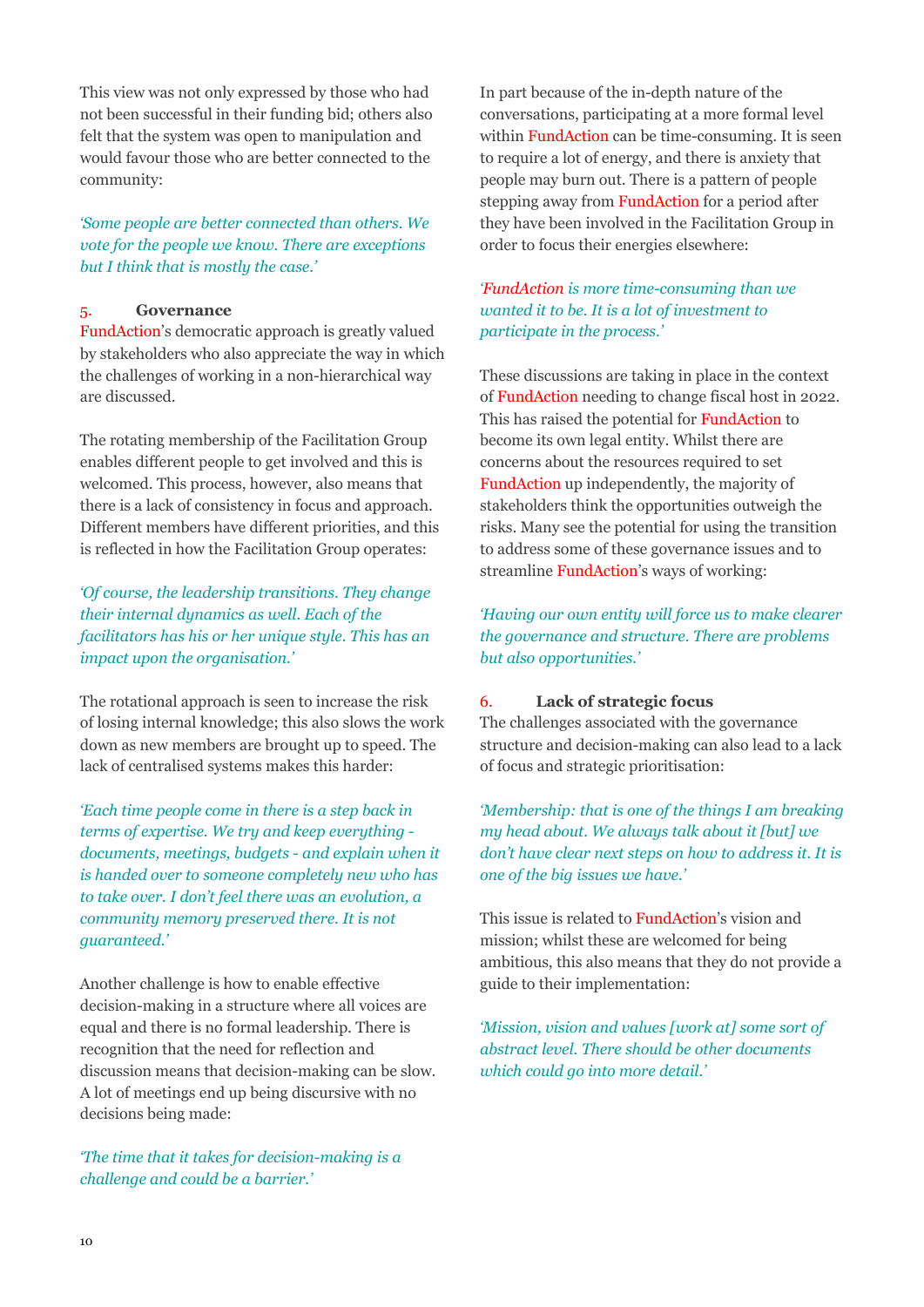# 7. **Lack of resources**

Internal operations are not sufficiently resourced to cope with the sheer amount of work involved in running FundAction. The scale of ambition is not matched by the internal capacity. Having such stretched resources reduces the potential for growth and sustainability, while there is particular pressure on the role of Coordinator:

# *'I feel sometimes the Coordinator has a lot to deal with and [this is] not really balanced with the amount of work the Facilitation Group is doing.'*

The Coordinator and members of the Facilitation Group are paid for their time; in reality, however, they do more hours than these fees cover. This is largely seen to be unsustainable:

*'I think the Facilitation Group work more [hours] than they were paid for: €500 a month consultancy fees for meetings every week plus other stuff. It is certainly not over-paid. For the Coordinator even more so - that could be a full-time job.'* 

The fact that participating in other ways is not financially recompensed is also seen to be a concern:

*'Why should we ask them to contribute their time, their work, their experience on a voluntary basis. That is an issue.'*

# 8. **Diversity**

FundAction's commitment to diversity is recognised and applauded, as is its transparency concerning the inherent challenges this presents. Barriers to increasing diversity include the fact that participating in FundAction requires digital access and literacy, as well as a good command of English:



*'The last digital Annual Assembly was less diverse than the previous one and I think there is a gap between digital and physical participation. Not everyone in the community has the same capacity or time to invest in digital processes.'*

Stakeholders felt more could be done to reach out to unrepresented groups, including disability activists, the Roma community and non-English speaking Black communities. There is recognition that this work needs to be ongoing, and to be hyper-alert to issues of representation and bias:

*'Facilitation Group members have always tried to be as diverse as possible, but it is an ongoing conversation – you have to renew this goal constantly.'* 

There is reasonable geographic diversity across Europe. Interviewees pointed out, however, that whilst knowledge of participatory grant-making approaches is higher in Western Europe, the relatively small amounts on offer will be more appealing elsewhere:

*'It is clear why there is more interest in Eastern Europe or Southern Europe because […] you can do a bit more in these parts of Europe with these amounts […] What you can do with €5,000 in Austria is not what you can do in Serbia or Spain.'* 

# 9. **Financial stability**

FundAction has successfully reached out to a wider group of donors. There are, nonetheless, still questions about its financial stability, and concerns that long-term it may not be viable if more foundations do not support it. It is not yet seen to be in a financially stable state:

# *'FundAction has no sustainability – there is just ambition.'*

There are challenges for FundAction in moving beyond this. Its pan-European approach and focus on positive disruption mean that it will fall outside the remit of some mainstream funders: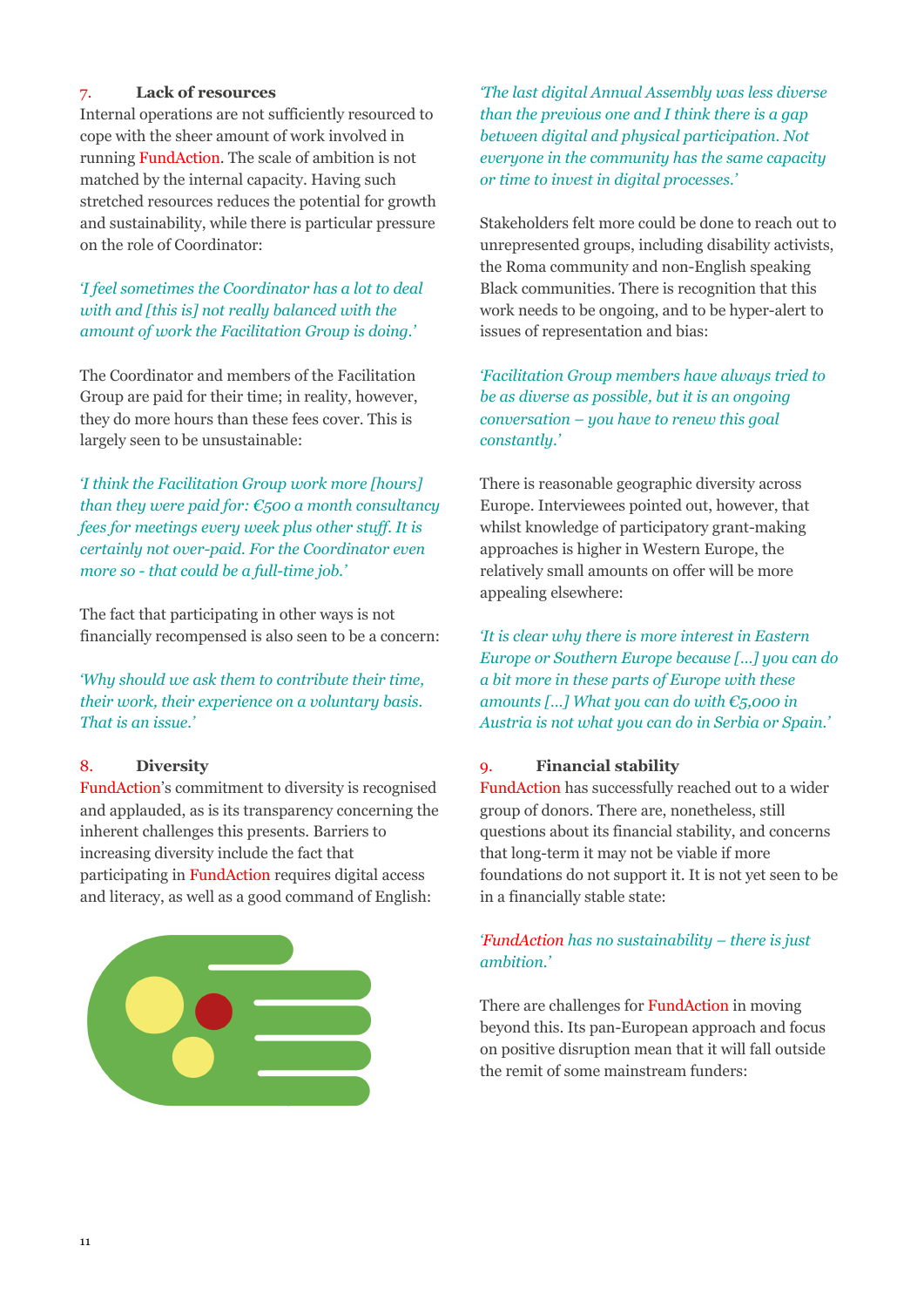*'It is always going to be difficult for FundAction to raise funds from traditional funders. It is seen as a new way of doing things. Philanthropic foundations have existed for a couple of hundred years so everyone is quite comfortable with the power dynamic; then there is a new organisation saying what you are doing is not equitable. It forces traditional funders to examine their own practice.'*

The internal resource constraints and rotating personnel also make fundraising more difficult. Building the long-term relationships required for effective fundraising is time-consuming and resource intensive - without internal dedicated capacity, it is unlikely that FundAction will be able to do this:

*'Fundraising is less about writing an application form and sending it to a donor, more about being in the space where people get to know you. You want donors to come to you and not you being outside, knocking on the door to donors. We obviously have incredible access as we have donors in our network, and we never capitalised on that. That's because a) activists never want to think about fundraising; b) activists are generally terrible at fundraising; and c) there was always something more important to do.'* 





# 10. **Points of tension**

Many of the challenges set out here spring from a set of tensions within FundAction. This is perhaps inevitable in a thoughtful, reflective and activist-led community. Resolving these tensions will require a continued commitment to exposing and reflecting upon these. The very fact this evaluation was commissioned is, in itself, a reflection of this. 5 key points of tension arise in relation to:

- 1. The desire to take decisions collectively, yet the need for strategy to be moved forwards in a timely fashion;
- 2. The day-to-day lack of engagement from much of the membership with FundAction's democratic ambitions;
- 3. Having a closed membership, yet having ambitions around systemic level change;
- 4. The need to raise and spend money alongside unease with the concept of financial power;
- 5. The fact that there are still power dynamics at play within the internal structure and processes - despite all attempts to alleviate these.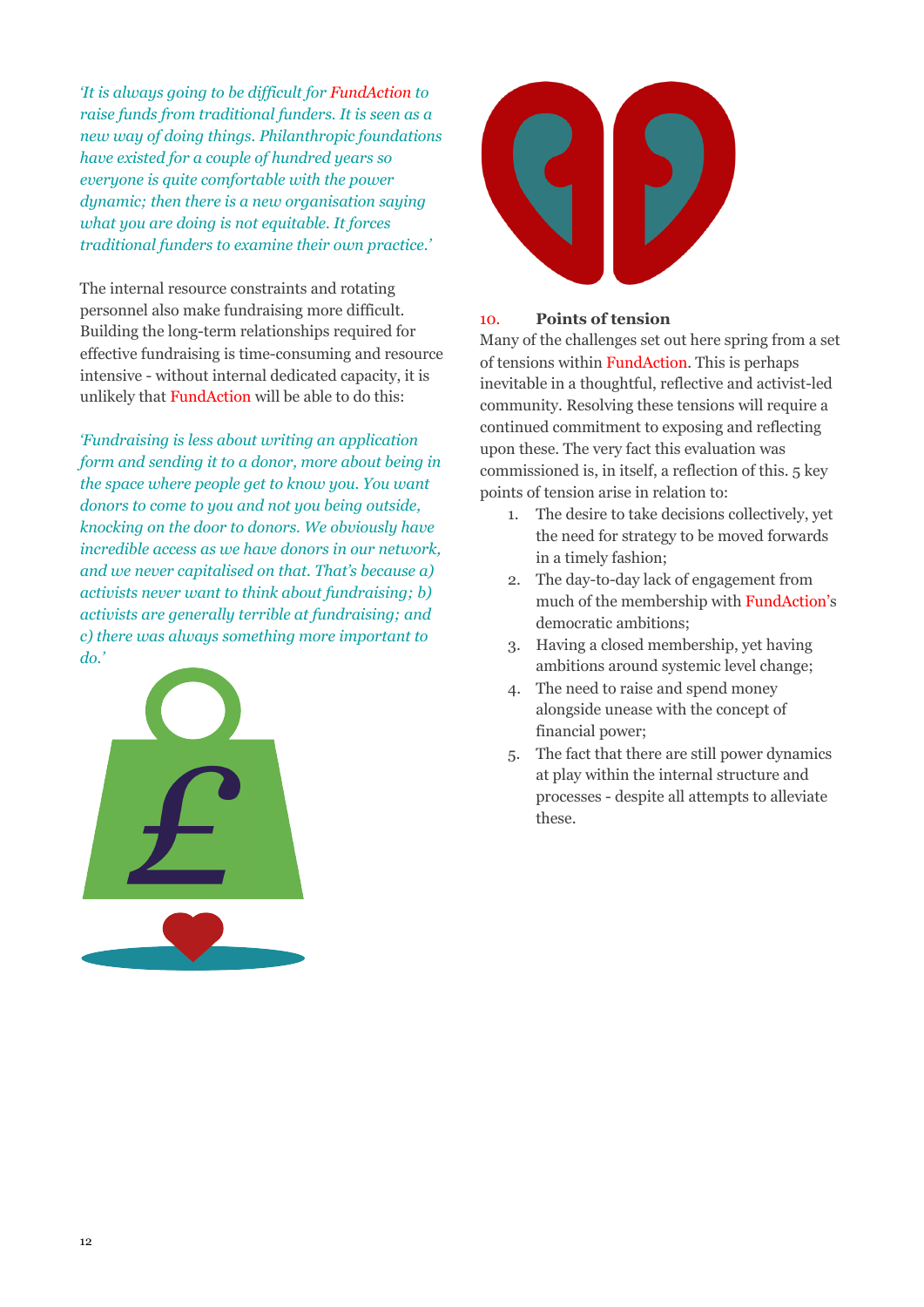# Reflections and recommendation for the future

…………………………………………………………………………… *'The whole point for FundAction was to set up to do something different from other grant-makers and I don't think there is any shadow of doubt that this is the case.'* 

Over the past five years, FundAction has successfully developed an infrastructure; grown a network of members; tested an approach; and distributed funding. It has done this whilst remaining as true as possible to its values.

These are a major achievements; not least as there are no permanent members of staff driving this forward. The effort and commitment of the membership and founders in reaching this point is to be commended:

# *'We were pioneers but we have been around for five years now. I feel it is the ideal moment to consolidate and be a bit more ambitious.'*

There have inevitably also been challenges in getting to this point; we set out here some *reflections* and *recommendations* for the future separated into three key areas – the ' $3Ps$ ':

- **1. Process**
- **2. Power**
- **3. Participation**

# **1. Process**

FundAction's values and the way it strives to put these into practice through its processes are hugely valued. There is now an opportunity to look at how its approaches in several areas could be more effective, without losing their core connection to these values:

# *'The values still stand but how FundAction works towards those values needs to be revisited.'*

# • **Revisiting vision and mission**

There is widespread support for the overall vision and mission. However, spending some time looking afresh at the priorities within these would be welcomed.

This would then act as a more effective set of guiding principles with which to focus FundAction's work particularly with different people getting involved at different times.

#### • **Clarifying governance structure**

The decision about whether FundAction has its own legal entity will be critical in determining the shape of its governance moving ahead. Whatever form that takes, however, it is apparent that having more internal capacity at Coordinator level is vital.

There are a variety of options about the practicalities of this: what seems to be key, however, is having this as the equivalent of a full-time role and ideally as a permanent member of staff. This would enable greater continuity of relationships with funders and ensure an institutional memory.

#### • **Strengthened communications**

The need for more effective communications - both internally and externally - was a consistent theme. This may well entail greater resources being put into this area. Priorities for the communications are:

- making the website clearer;
- streamlining internal communications to members;
- ensuring communications are more visual;
- having a process for members to feed back; and
- a greater focus upon storytelling as a means of describing success.

Having a greater external presence would enable FundAction to more effectively influence the philanthropic system and to share its learning; this is seen to be an important area of focus in the next phase. Clear and consistent messaging will be required as FundAction moves into the next five-year phase.

#### • **Structured induction process**

FundAction can feel confusing - even off-putting - to new members. Developing an induction process would enable members to understand the vision and approach, and to see where opportunities for engagement lie. This could also be linked to some means of celebrating and connecting new members.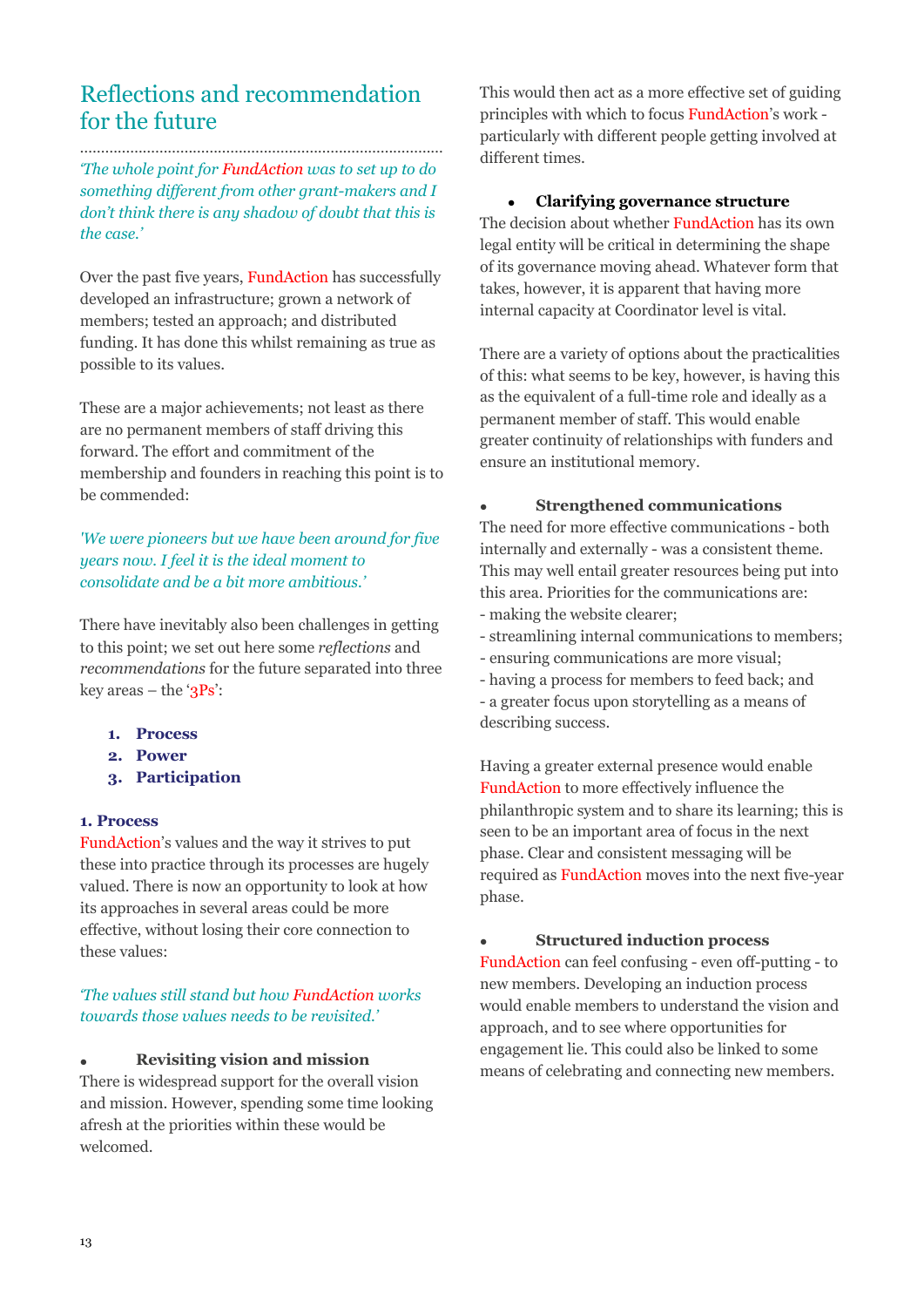# • **Grant-making**

The grant-making process is reaching smaller, grassroots groups and activists effectively. There is interest in looking more strategically at the grants, including thinking about a potential specific focus upon climate change - and offering core funding.

# • **Fundraising**

FundAction needs to secure a sustainable financial future. Allocating more resources to fundraising and acknowledging the time it takes to develop those networks will be vital.

# **2. Power**

A key issue for FundAction is to discuss, debate and acknowledge the challenges of working in an imperfect system - without letting these necessary conversations slow processes down too far:

*'We are not free from the oppressive systems that we are fighting. This reflection about the power dynamic should be an ongoing part of our work. I am sure we are replicating some of them.'*

# • **Space for discussion**

In order to tackle issues around engagement and diversity, FundAction needs to acknowledge that these issues exist and to create spaces to discuss them. Being more open about where the challenges lie, discussing how difficult decisions have been made, and making sure that all this is an on-going conversation are all important.

# • **The Facilitation Group**

The Facilitation Group would be seen to have an important check and balance function if the Coordinator role becomes paid and permanent. Establishing clear ways of working - and having open, respectful conversations about the dynamics of the different roles - will be a critical aspect of this.

# • **Systems change**

FundAction is seen to have the potential to challenge unfair systems and power dynamics through its working practices as well as through its grantmaking. There is currently, however, no common language or aspiration around systems change: spending time on developing this common understanding will be an important first step in enabling FundAction to think through its approach to influencing and embedding systems change.

# • **Lesson learning**

FundAction could play a useful role in enabling and facilitating lesson learning amongst grantees. By sharing learning about how grantees have tackled structural issues and unequal power dynamics, others will be able to develop their own approaches and build on what works.



# **3. Participation**

A key strategic focus for FundAction going ahead is to think through what membership means in a participatory grant-making context. Part of this is also to establish its role in developing the community of activists and organisations it brings together:

*'FundAction's niche is bringing people together from all walks of life and different backgrounds and countries to come together and decide where money goes.'*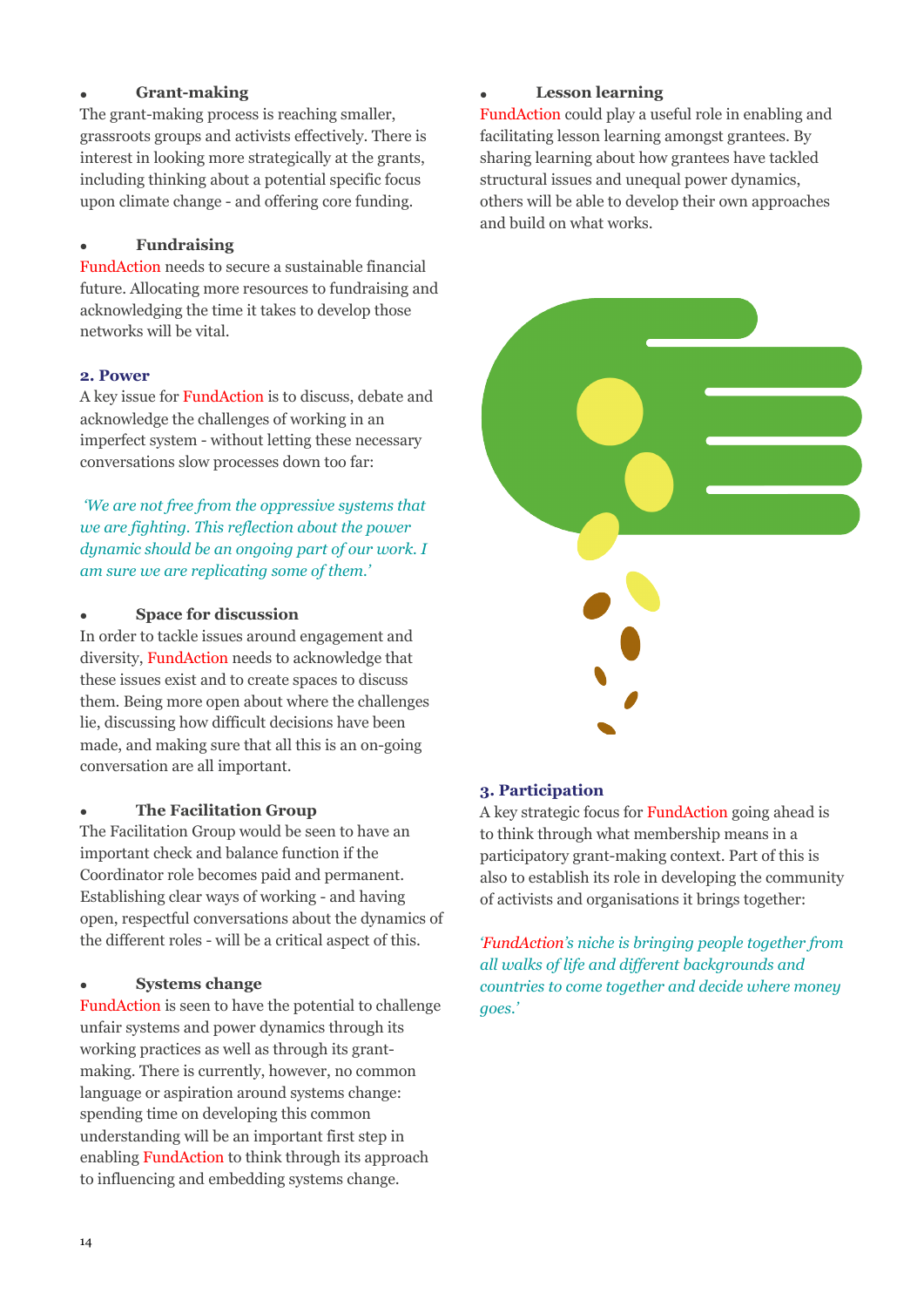# • **The burden of participation**

There are many barriers to members engaging with FundAction including language, time, access to resources. Smoothing some internal processes as discussed above, is likely to remove some barriers to engagement; however, the reality of activists having busy lives and little time will not alter. FundAction, therefore, needs to reflect upon whether there should be an explicit, minimum level of engagement required as part of the membership in order to build a wider voting base.

# • **Membership by invitation**

The closed membership with access only by invitation has enabled FundAction to reach a different range of groups and has also kept the membership small enough to be manageable. For some, the concept of a closed membership is at odds with FundAction's democratic values, particularly when existing members do not always use their invitations. If the membership continues to be closed, then a very clear articulation of the value and the trade-offs this approach brings - would be valuable in demonstrating the thinking behind it. It would be useful to clarify if membership is targeted at an individual or to an organisation.



# • **Working groups**

Taking part in a working group can be an important means for members to engage more deeply with FundAction's work. However, they are currently not working particularly effectively - there are potentially too many, and the remits are not always sufficiently clear. This means that people can disengage. Looking ahead, spending time setting out a clear remit and rationale for each group will help to ensure that members feel the groups have the potential to make a difference.

# • **Community building**

FundAction could be doing more to actively developing a community amongst its membership. Longer-term this would require specific resources to engage members online; in the short- to mediumterm some specific ideas emerged:

- Create a regional and thematic directory of members and their work;
- Create facilitated spaces for members to meet and share issues and to offer mutual support;
- Where possible, find ways of bringing people together physically;
- Develop more grants that explicitly focus on encouraging collaboration between members.